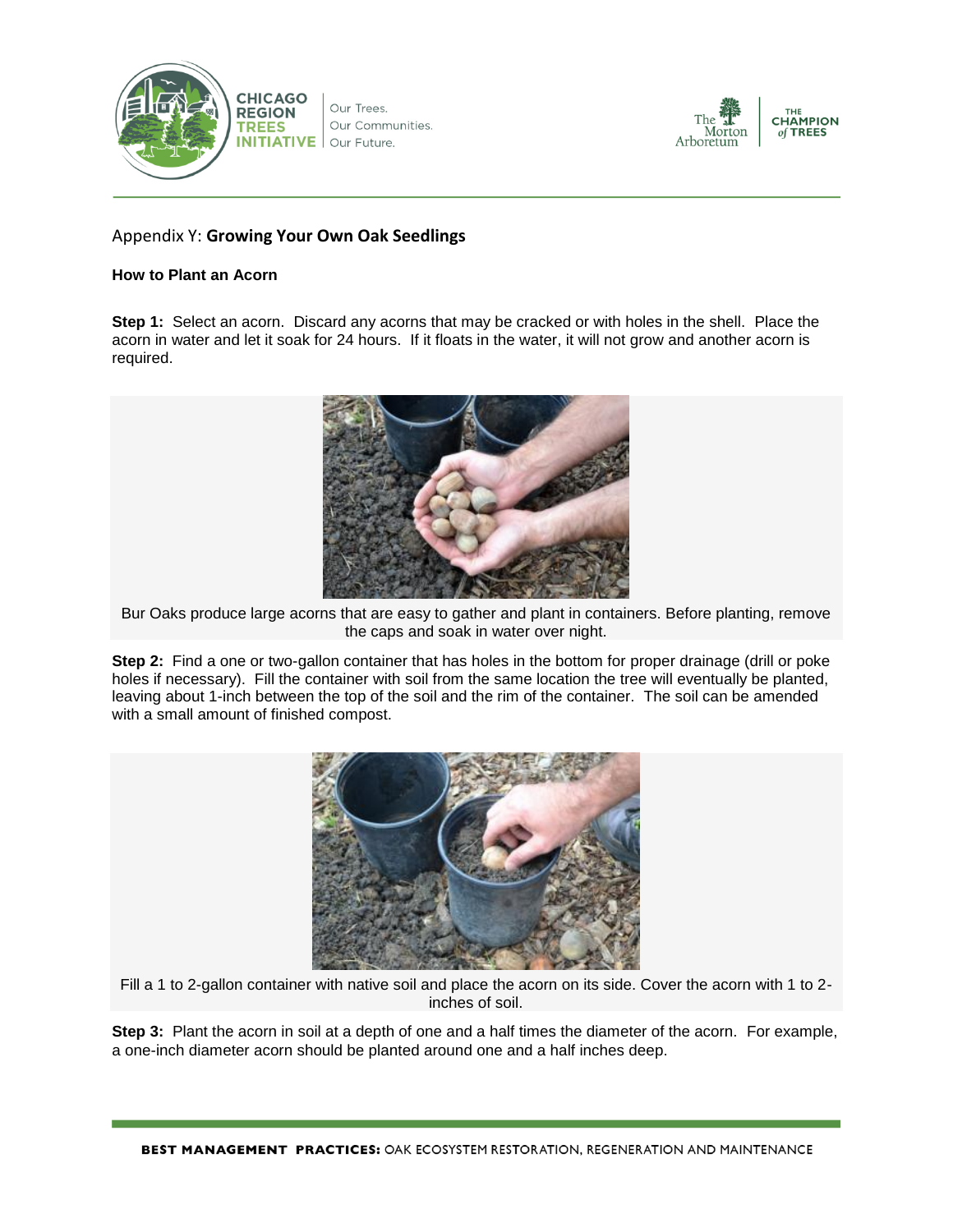



**Step 4:** Place the container outside where it receives only morning sun and it is shaded in the afternoon. Water often enough to prevent the soil from pulling away from the sides of the container. If you are in doubt, use a screwdriver or your finger to check the soil moisture. (*Gardeners prefer to let their fingers do the walking*.)



Place the container where it will receive direct sun from morning until noon, and water it as needed to keep the soil moist. The acorn will germinate in 4 to 6 weeks.

**Step 5:** Stand back and watch your acorn sprout into an oak. Continue to water and fertilize your new tree as needed. Let it grow in its container until fall.



These Bur Oak seedlings have grown all summer long, and are ready for fall planting in the landscape.

In October, plant the "oak from an acorn" in a sunny location with plenty of room to grow, and away from overhead utility lines. Dig the planting hole twice the width of the container to reduce conflicts with any nearby plants and to provide loose soil for new roots to develop. Do not plant too deep. The soil level in the container should match the soil level of the existing grade once planted. Planting tip: If you let the soil in the container dry slightly before planting, the root ball will slide out of the container easily, eliminating the need to cut the container.